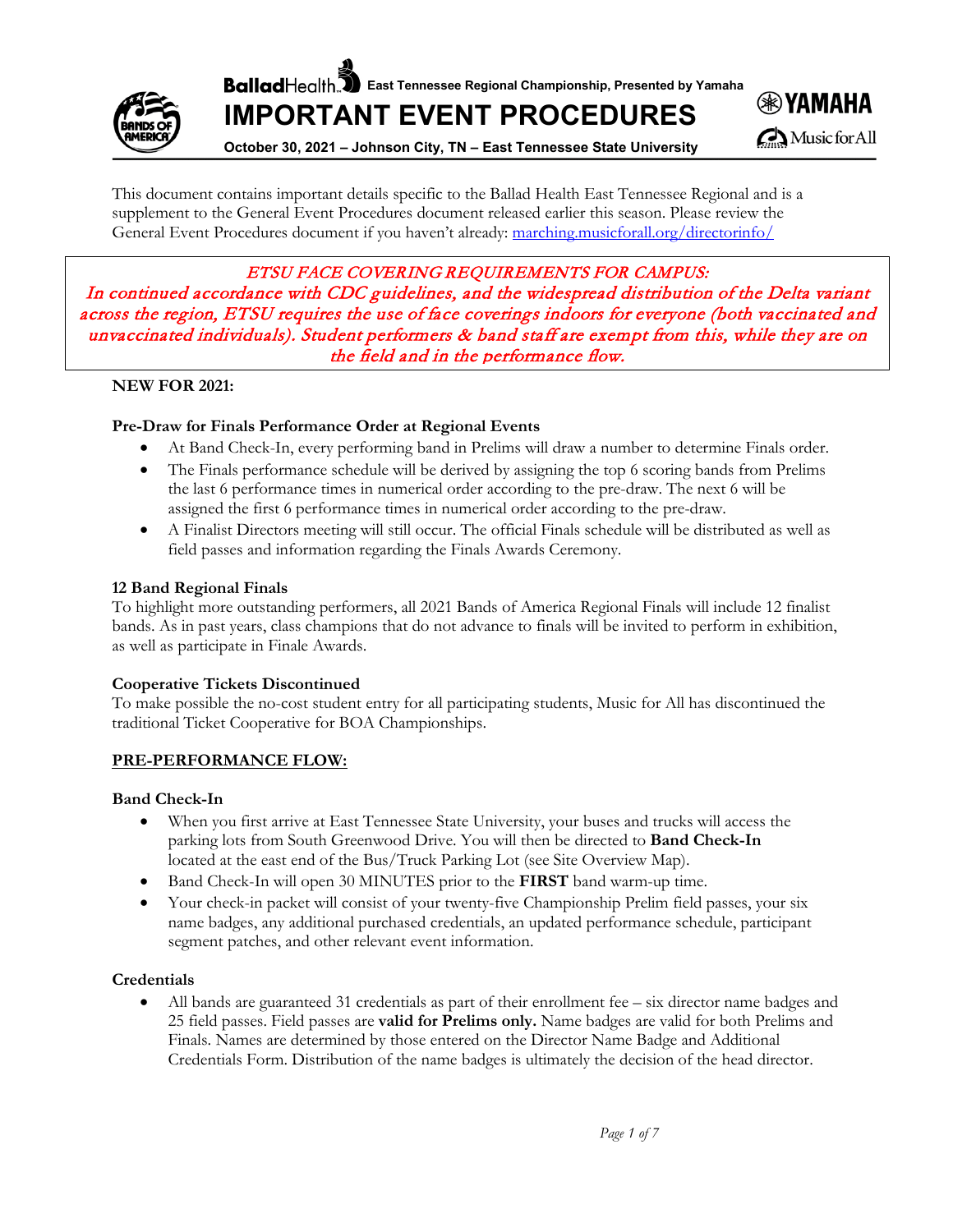- A band may purchase up to 10 additional credentials. **All additional credentials must be purchased by Monday, October 25th (Monday, week of the event) with a credit card.** The combination of additional name badges and field passes may not exceed 10. Of those 10, a maximum of 4 may be name badges. Additional credentials will not be available for purchase on-site.
- Name badges and field passes are valid for flow areas and field access during **your band's performance ONLY.** Name badges and field passes allow entrance into the stadium concourse and spectator seating areas. Passes must be visible when entering the stadium.
- Field passes are not tradable and may not be shared with other participating bands. The use of field passes will be monitored, and penalties assessed for abuse of the rules.
- Holders of Field Passes may not take photographs from the field level. Pass holders may go into the spectator seating area during the performance where taking of personal photos is allowed. Video and audio recording is not permitted from the field or the stands, without News Media Video credentials, requested in advance and pre-approved for eligible media by Music for All.
- Competing Band Field Passes for Finalist Bands will be handed out at the Finalist Director Meeting.
- Nurses are not exempt from the field pass policy and must have a pass if needed on field during your band's performance. BOA will provide an on-site medical crew all day.
- Wristbands for bus and truck drivers will be distributed at Band Check-In. The number will be derived from your parking pass request form. Wristbands are valid for Prelims and Finals spectator entry only. Wristbands are not valid for field access.
- **Bands of America does not provide bus driver or staff hospitality areas.**

# **Bus/Truck Parking Passes**

- At the East Tennessee Regional Championship, bus/truck parking passes are complimentary. If you have not submitted a parking pass request, please complete the form as soon as possible.
- **Bands must complete your parking request by Monday of the week of the event**.
- Once you complete your online parking pass order, you will receive a confirmation email which contains a link to a Dropbox folder, containing the parking pass template. Include your school name on the pass, and you may only print the number of parking passes you requested in the form. The number of vehicles admitted into the lots will be verified by BOA Staff. If you need to purchase additional passes, please fill out the form again.
- **A parking pass is required for each bus and truck. Please display the pass prominently in the front window of the vehicle. For the safety of your students and all attendees, NO VEHICLES will be admitted to the lot without the appropriate pass.**
- One Complimentary Staff Vehicle parking pass will be included with the bus/truck parking passes. Note that **parking for one staff vehicle per band will be available in Lot 21B (near Pit Warm-Up).** All other personal vehicles need to park in a spectator lot.
- Bus/Truck parking passes may NOT be used in personal vehicles or RVs/campers. Parking Pass procedures and rules DO APPLY to staff vehicles.

# **Bus/Truck Parking Location and Procedures**

- Please access the Bus/Truck Parking Lot from South Greenwood Drive (See Site Overview Map for more information).
- BOA Staff will be on hand to meet you upon arrival and will give your drivers parking instructions.
- Physical or musical warm up, or other organized activity (including stretching), is **NOT** allowed in the parking lots and is **ONLY** allowed in the official warm-up areas during your assigned warm-up time.
- No eating is allowed in the Bus/Truck parking areas. Please utilize the Band Picnic Area, if needed.
- BOA is committed to providing safe and secure venues and events. Your compliance and cooperation are appreciated.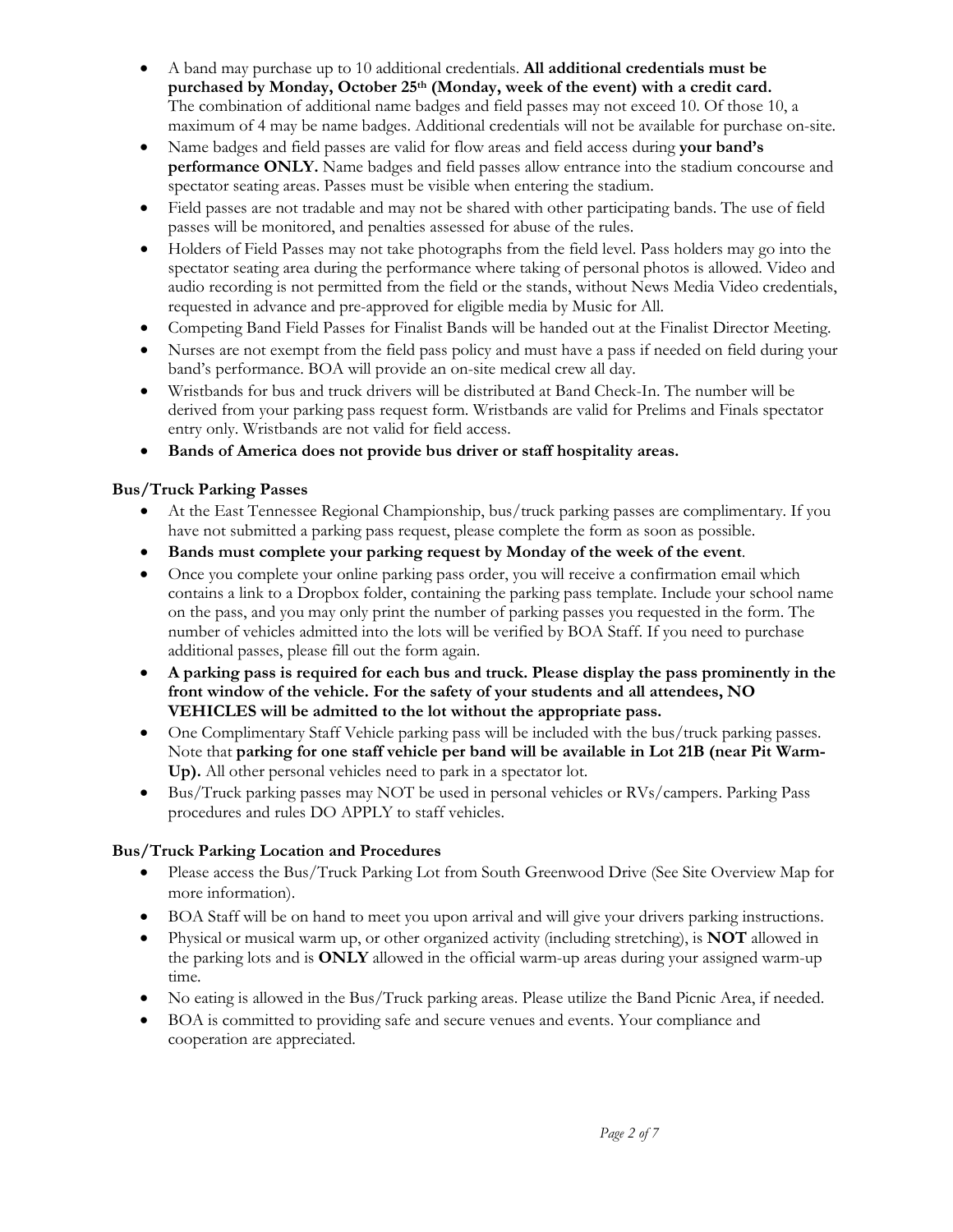# **Band Warm-Up**

- Warm-up is located on the grass fields just south of the Bus/Truck Parking Lot (see Site Overview Map). All warm-up areas are GRASS surfaces.
- It is your responsibility to report to your warm-up area at your scheduled time.
- While in warm-up, Bands of America staff will monitor your time and direct you to the Band Entrance Gate for your report time as listed on the Prelim schedule. **Your group will begin moving out of the area with 2 minutes left in your time and must be clear by the end of your time.**
- Your warm-up official will signal your designee at 15 minutes, five minutes, and two minutes before you must be clear of the warm-up area**.**
- Bands may **NOT** warm up or rehearse on site, except during their assigned warm-up period and **ONLY** at the assigned location. Remember, there is no warm up (musical or physical) allowed in the parking areas at BOA events. **Failure to comply with warm-up regulations may result in a penalty.**
- If you arrive late for your warm-up time, you cannot stay past your scheduled time. You will be dismissed from warm-up on time so that you will arrive to the band entrance gate on time.
- If you wish to have additional warm-up or practice times, you must make your own arrangements off stadium property. Off-site areas cannot be within earshot or visual vicinity of the event.

## **Percussion Warm-Up**

## **Battery Percussion**

- The battery warm-up area is with the band in the designated band warm-up area.
- **Pit Percussion**
- **Your pit will arrive at the stadium gate 15 minutes prior to the rest of the band.**
- A separate pit percussion warm-up area is located in Lot 21A, just west of the stadium (see Site Overview Map).
- Pit percussion may also warm up with the band in the designated band warm-up area, although this is not recommended due to distance from the stadium.
- Due to the warm up area's distance from the stadium, amplification and loud percussion instruments (cymbals, drums, etc.) may be limited during warm up. Please be prepared to utilize only mallet keyboard instruments with soft mallets in the designated pit warm-up areas. **There can be no sound bleed into the stadium.**
- Pits will report to the Entrance Gate at their designated time (15 minutes prior to the band report time).

# **During Your Warm Up**

- **There can be no sound bleed into the stadium.**
- **Wireless microphones transmitters, wireless networks, and audio and/or lighting control devices may interfere with performances in the stadium and, therefore, may not be used in warm-up areas.** Please avoid any wireless signals that may interfere with a performing band on the field.
- Wired instruments including guitars, keyboards etc. may be used in warm up at reasonable volumes or while not amplified.

## **Instrument Repair**

• Music Doctors from Kingsport, TN will serve as the official music store for the event and provide on-site instrument repair service. More details will be available at Band Check-In.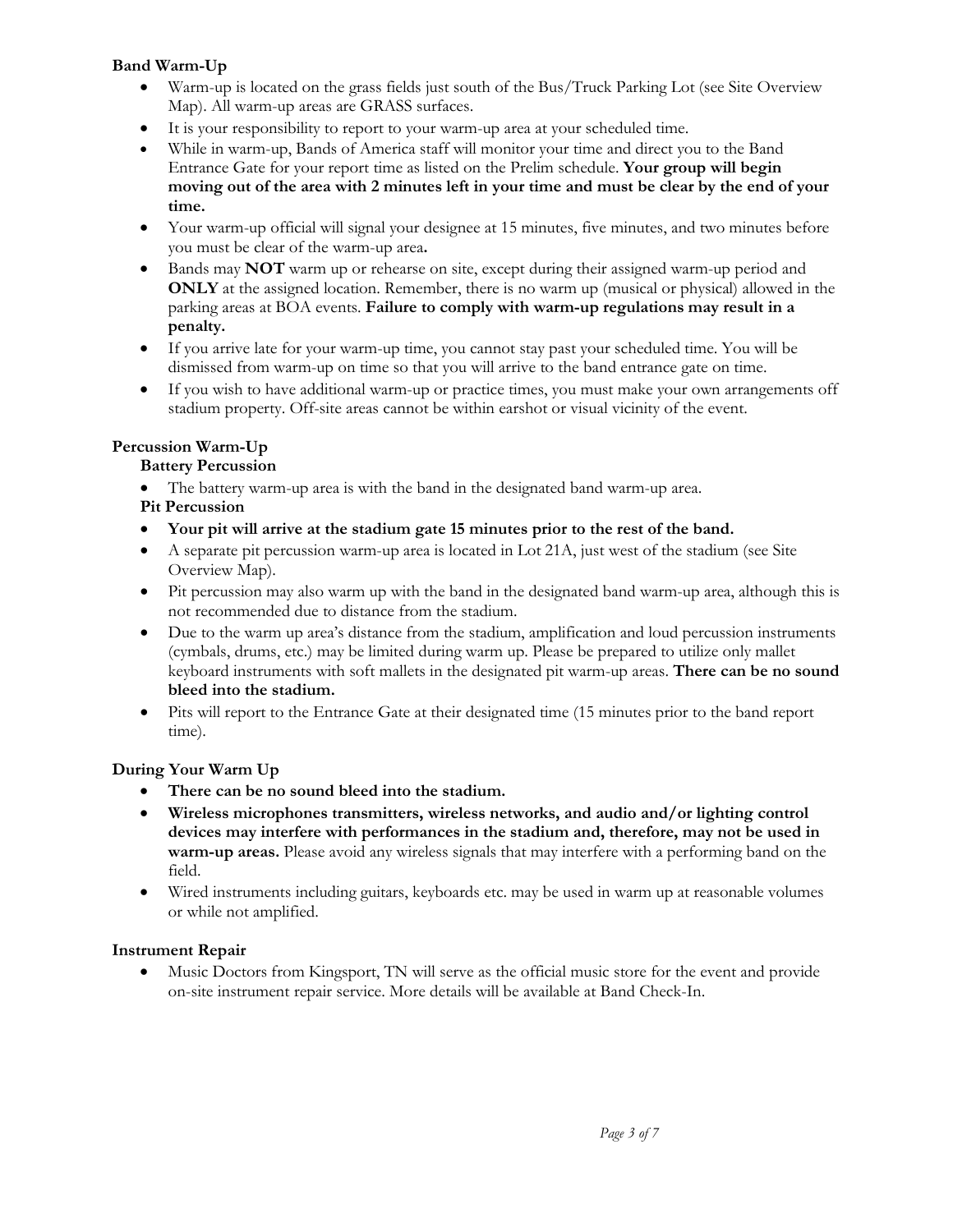# **PERFORMANCE VENUE INFORMATION:**

# **Motorized Vehicles**

- Motorized vehicle use in the stadium is limited to gator/ATV style vehicles. Full size/large vehicles are not allowed on the turf.
- **All vehicles must have sufficient covering underneath the engine of the vehicle.** There cannot be any acid, fuel, or oil drop on the turf.
- Please unlock the wheels on your equipment when in transport. To prevent damage to the playing field, it is recommended that all large instruments and props utilize pneumatic, or similar-style wheels of sufficient size and rating for weight.

# **Gate Dimensions and Stadium Flow**

- The primary performance entrance/exit gate is a garage door, **14' wide with 15' vertical height restriction, located downfield side 1 (to the audience left, near the front sideline).**
- Additionally, there are also several standard sized single doors behind the endzone that can be used as possible (see Stadium Map).
- **Please note all large equipment will enter and exit through one gate. Bands of America staff will be present to assist with traffic flow.**

# **SPECIAL NOTES about Front Sideline Space**

- **NOTE – the stadium has limited sideline space, as well as raised seating. This will potentially require adjustments to your front ensemble, speaker, and podium placement.**
- The front wall is approximately 17' from the football sideline boundary, and 11.5' tall.
- To assist with sideline space, drum majors may be placed in the front row of the stands. Aisles are near the 43 & 27 yard lines on each side of the field. Please allow time for your students to access this area if you would like to utilize.

# **Field Marks Present**

- The Performance Field is marked both NCAA/Texas High School Field Markings & Traditional High School Field Markings.
- NCAA/Texas High School markings are permanently marked in WHITE.
- High School Field Markings in YELLOW Tape.
- NCAA/Texas High School Field Markings are 60' from the front and back sidelines and 40' apart.
- Traditional High School Field Markings are 53'4" from the front and back sidelines and 53'4" apart.
- **NEW FOR 2021 - Livestream microphones will be placed on the 35 and 50 yard lines, with the least impact to space as possible – PLEASE BE AWARE OF THIS WHEN DETERMINING PODIUM AND SPEAKER PLACEMENT.**

# **PERFORMANCE SAFETY REMINDER**

Per our rulebook, staging/props shall be limited to a maximum height of **12 feet tall**, including safety or other railings or equipment. Additionally, no participant may be on, or be placed on, any portion of any prop where the participant's feet are more than six feet above the playing surface of the stadium, unless appropriate safety railing and/or other safety equipment are in place and in use. Soft props that use air as an effect and are made of soft materials (streamers, fabric, inflatables, etc.) shall be limited to a maximum of **25 feet tall.**

# **GENERAL INFORMATION:**

## **Adjudication Panel and Commentary General Information**

• The adjudication panel for the East Tennessee Regional is Steve Bentley, Levi Chavis, Tony Cimino, Jackie Gilley, Juno Orefice, David Vandewalker, and Clif Walker. The Chief Judge is Richard Saucedo. Specific caption assignments will be distributed on-site at band check-in. Your post-event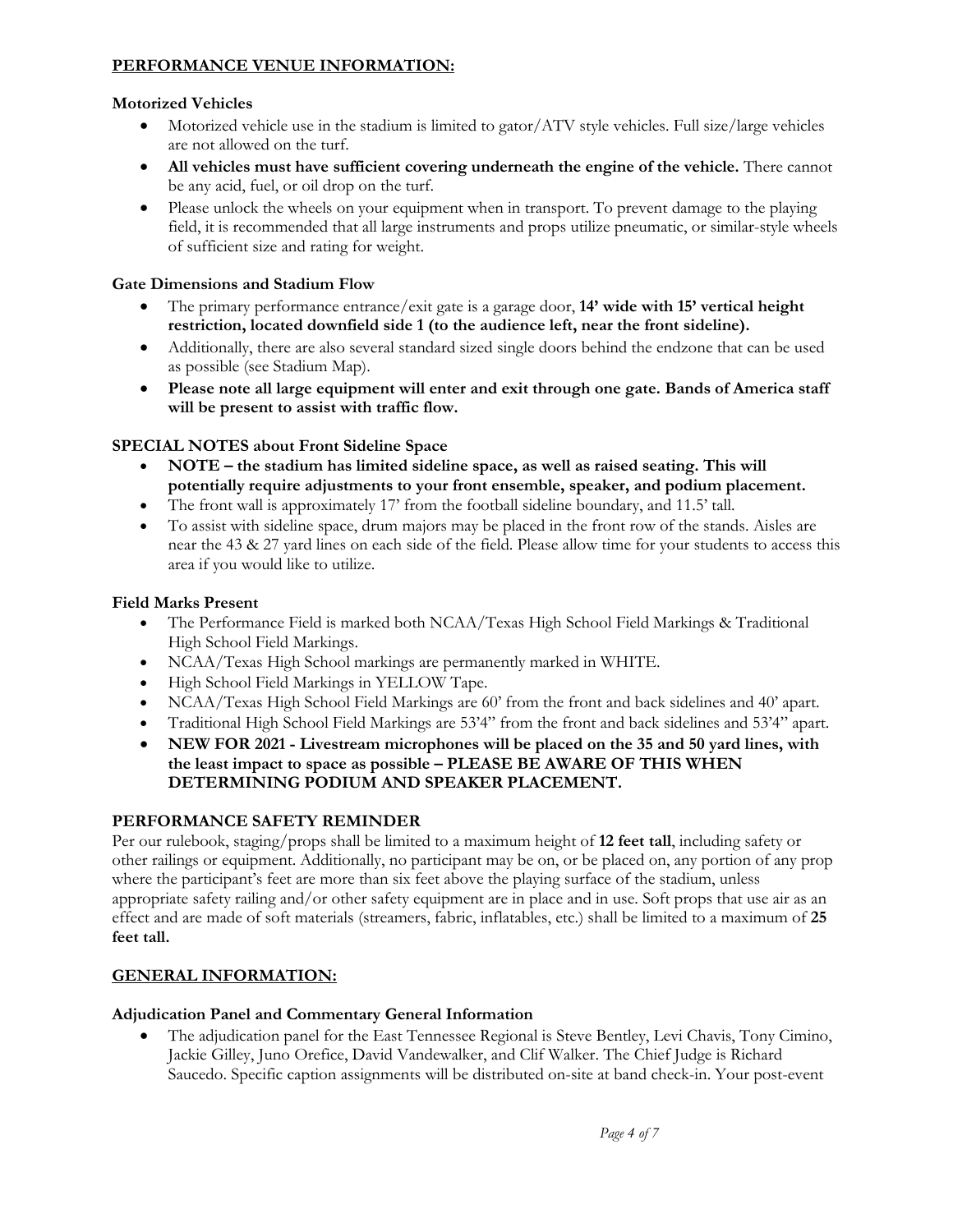judging questions and concerns should be directed to BOA Chief Judges Gary Markham (markhamg@aol.com) and Richard Saucedo (richardsaucedo1@me.com).

- Music for All is utilizing CompetitionSuite this fall for adjudication scores and commentary.
- You will receive an email from CompetitionSuite to create or update your profile. You can add members of your staff, cell phone numbers for text alerts, and other information to assist in receiving judge commentary from your performance.

## **Audio Commentary Process:**

- Shortly after your Prelims performance, you will receive a text message to your primary director phone number letting you know that your commentary files are beginning to upload for you to review. You can then open the CompetitionSuite phone/tablet application or visit the CompetitionSuite website to listen to your commentary.
- **No scores or recaps, Prelims or Finals, will be released prior to the conclusion of the Finals Awards Ceremony.** All scores will be available online via CompetitionSuite.
- A reminder email will be sent by Tuesday after each event if you misplace the link to access your sheets or scores.

## **Restrooms and Changing Facilities**

- If your band needs to change into and out of uniform, restrooms will be available inside the Mini-Dome on the away side.
- If you need to use these facilities, please enter through the Band Re-Entry Gate go IN A GROUP.
- A limited number of port-a-lets will be available in the bus/truck parking lot.

## **Picnic Location and Procedures**

- The designated picnic area is located on The Quad, directly south of the stadium (see enclosed map).
- Please remind your students to appropriately dispose of their cups and other trash after use.
- Eating is **NOT** allowed in the bus/truck parking areas because of safety concerns.
- Outside food and beverages are **NOT** allowed to be brought into the stadium, either by students or spectators.
- **The stadium will be cleared and concessions will be closed during the dinner break between Prelims and Finals.** Please review the Picnic Information document for more details about on-site picnic areas for use by bands.

# **Participant Hydration**

- **Bands of America will provide a post-performance water station.** Water stations will be placed near the Band Exit Gate.
- **Each participating band should plan appropriately for the care of its students throughout the duration of the event.**
- In most cases, Bands of America will have access to facilities to refill or replenish your water supply. Containers, cups, supplies, and the provision of water service itself are ultimately the responsibility of the participant.

## **Complimentary Finals Tickets for Non-Finalist Bands**

- If your students do not perform in Finals, tickets will be available for bands that wish to stay and watch Finals. All student group **WILL** need a ticket to enter the stadium.
- At all Regionals and Super Regionals, non-finalist student tickets are complimentary.
- Student groups will proceed to the Band Re-Entry Gate to enter. A QR code will be at the gate with the band's student count for ease of entry.
- Tickets are for non-finalist students only, **NOT** for band staff and parents. Director name badges will still be valid for stadium entry, however those with Prelim field passes will need tickets.
- All other ticketed patrons will need to enter at the primary gate.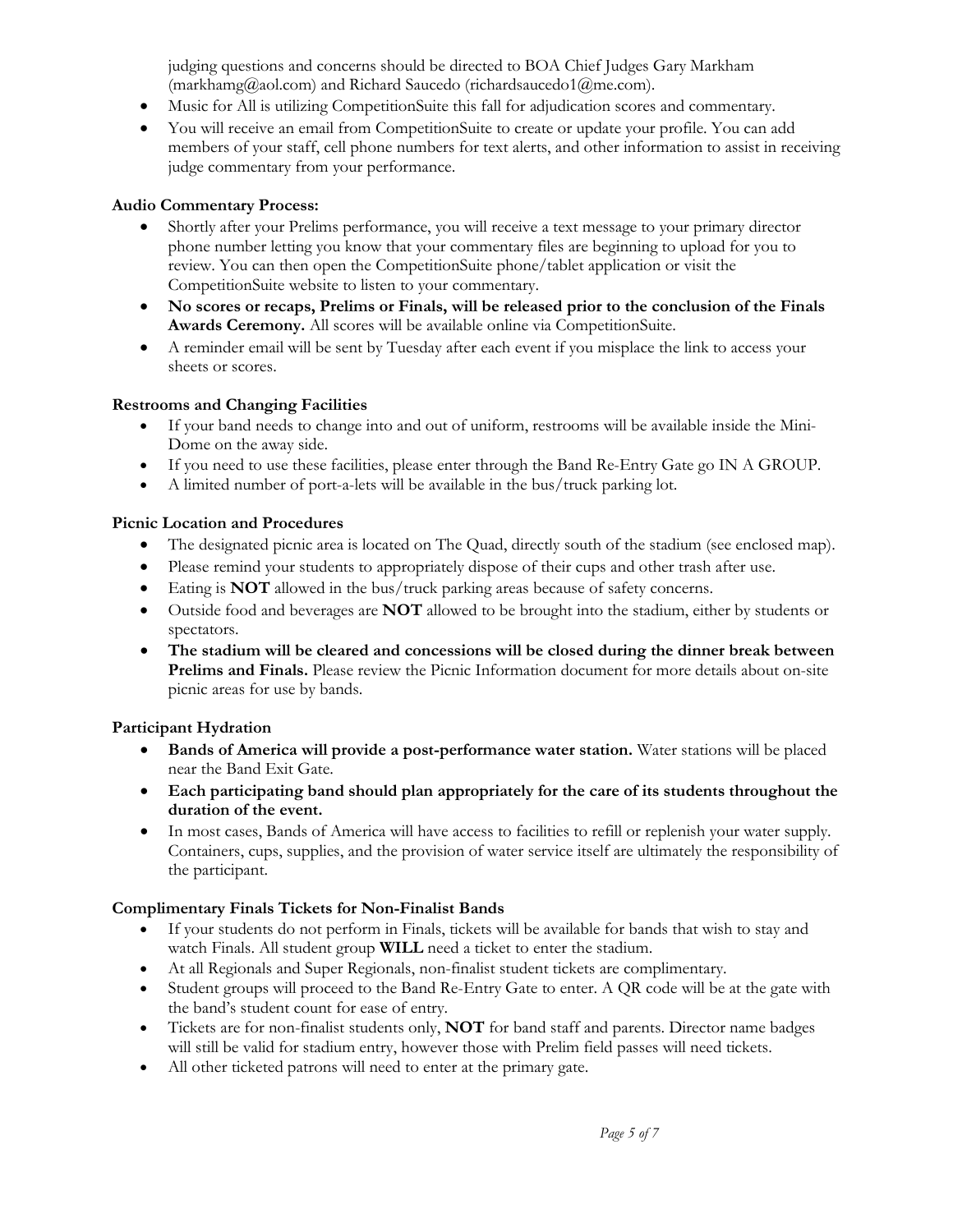# **Local Time**

• The East Tennessee Regional will operate on Eastern Time. Please plan your travel and arrival times accordingly.

# **Spectator Parking**

- The spectator parking structure is located west of the stadium. Vehicles may access lot off of W State of Franklin Rd. See attached Site Overview Map for further information.
- There is no charge for spectator parking.
- Outside food and beverage is **NOT** allowed in the Stadium. Please share this with your parents and boosters in advance.

# **PHOTOGRAPHY, MERCHANDISE, EVENT LIVESTREAMS**

# **Photography**

- **Jolesch Enterprises** will be on-site taking action photos on the field level, as well as also offer individual and section photos. There will NOT be group photos in Johnson City. Ordering information is available online at www.bandgroupphotography.com
- Use of cameras of any kind is NOT ALLOWED on the field (stadium floor) for any BOA event. Please communicate this to your parent/booster group.
- **Still cameras (digital or film, professional or otherwise) are allowed into the stadium and may be used from stadium seating, but not on the field.**
- Tripods and similar equipment that may obstruct the view of others in seating areas are not allowed.
- The issuance of a "Field Pass" or other non-Media BOA Credential does not include the right to use a camera on the field. Pass holders must go into stadium spectator seating to use their camera.

# **Event Merchandise**

- PepWear is the official Bands of America Merchandise provider and will be on-site at each BOA Fall Championship.
- Online shopping is also available at shop.musicforall.org
- Championship Patches are available for pre-order at the online store or at [marching.musicforall.org/downloads](http://marching.musicforall.org/downloads) to allow for easy pickup at the event.

# **Live Streaming of all Bands of America Championships**

• All 2021 Bands of America Regional, Super Regional and Grand National Championships will be live streamed, powered by BOX5 Media, the leader in scholastic marching band streaming video. Available by event or subscribe to the full season at BOAlive.tv.

# **Educational Video Recording**

- Due to United States copyright laws, it is unlawful to create recordings without permission from the copyright holder(s). An exception is for an "educational copy" to be used solely by the teachers and students for review.
- Bands of America will provide ONE "Educational Videographer" badge at band check-in for each group.
- Educational Videographers may only use public seating area. BOA is unable to provide access to the Director Viewing Area, Press Boxes, Suite Level, etc. to avoid issues of professional recordings vs. educational copies.